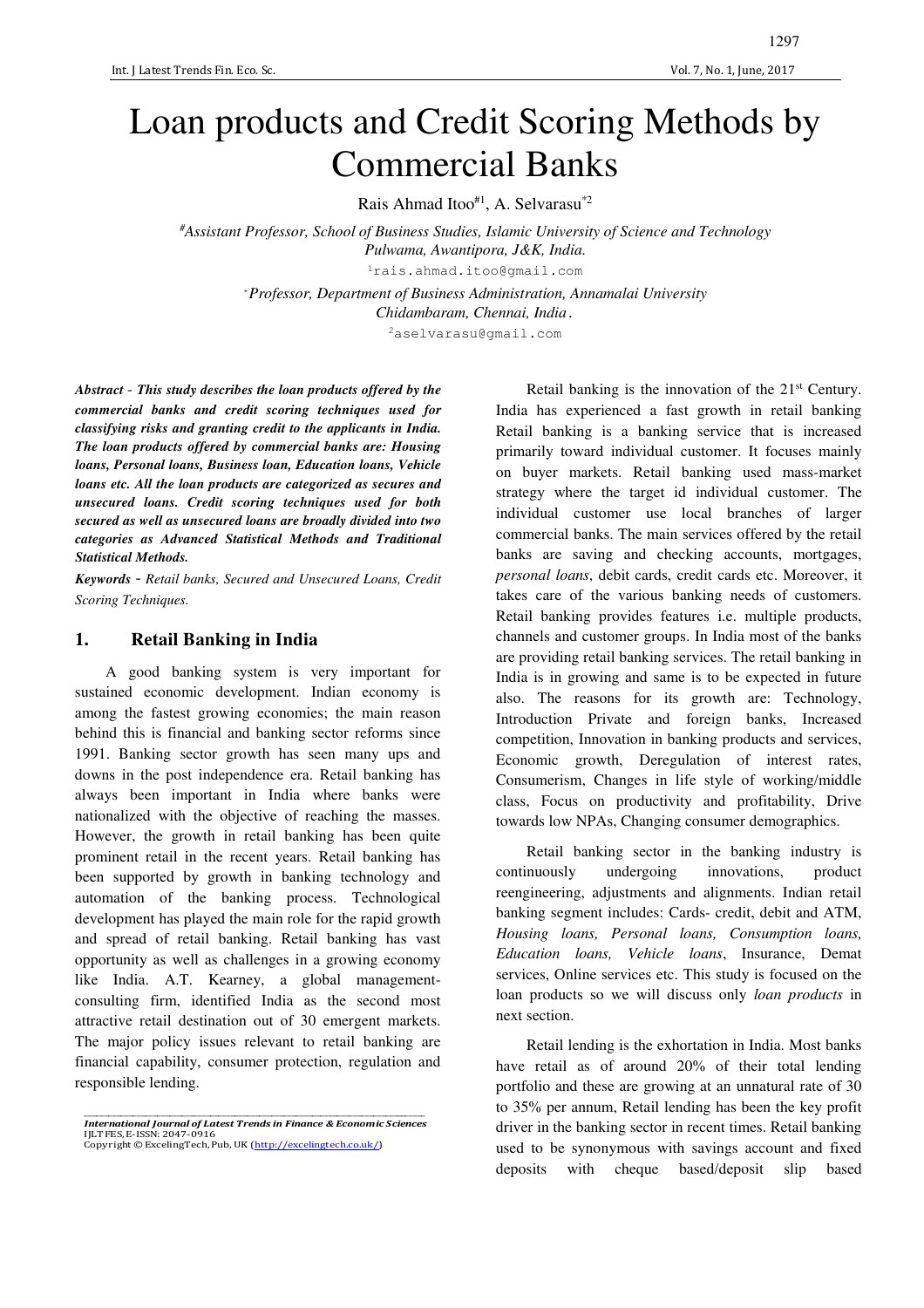transactions. Retail loans were usually restricted to housing loans. This has changed considerably in the last decade, especially in India. The RBI's report on Trend and Progress of India (2003-04) has shown that the retail lending ranges between Rs.20000 to Rs. 100 Lakh, which are generally for the duration of 5-7 years with housing loans granted for 15 years. It reveals some new trends in growth of credit. There is upsurge in retail credit as against corporate advances, which may reveal itself in accumulating NPAs in banking sector and may accentuate the indebtedness of households in the medium term.

## **2. Credit Scoring**

Credit evaluation is one of the most crucial processes in banks credit management decisions. This process includes collecting, analyzing and classifying different credit elements and variables to assess the credit decisions. The quality of bank loans is the key determinant of competition, survival and profitability. One of the most important kits, to classify bank customers, as a part of the credit evaluation process to reduce the current and the expected risk of a customer being bad credit, is credit scoring. Hand &Jacka (1998) stated that "the process of modeling creditworthiness by financial institutions is referred to as *credit scoring*". It is also useful to provide further definitions of credit scoring.

Anderson (2007) suggested that to define credit scoring, the term should be broken down into two components, credit and scoring. Firstly, simply the word credit means "buy now, pay later". It is derived from the Latin word "credo", which means "I believe" or "I trust in". Secondly, the word "scoring" refers to "the use of a numerical tool to rank order cases according to some real or perceived quality in order to discriminate between them, and ensure objective and consistent decisions". Therefore, scores might be presented as "numbers" to represent a single quality, or "grades" which may be presented as "letters" or "labels" to represent one or more qualities (Anderson, 2007). Consequently, credit scoring can be simply defined as "the use of statistical models to transform relevant data into numerical measures that guide credit decisions. It is the industrialization of trust; a logical future development of the subjective credit ratings (Beynon, 2005) first provided by nineteenth century credit bureau, that has been driven by a need for objective, fast and consistent decisions, and made possible by advances in technology" (Anderson, 2007). Furthermore, "Credit scoring is the use of statistical models to determine the likelihood that a prospective borrower will default on a loan. Credit scoring models are widely used to evaluate business, real estate, and consumer loans" (Gup &Kolari, 2005). Also, "Credit scoring is the set of decision models and their underlying techniques that aid lenders in the granting of consumer credit. These techniques decide who

will get credit, how much credit they should get and what operational strategies will enhance the profitability of the borrowers to the lenders" (Thomas et al., 2002).

Credit scoring models (Lewis, 1992; Bailey, 2001; Mays, 2001; Malhotra & Malhotra, 2003; Thomas et al., 2004; Chuang & Lin, 2009; Sustersic et al, 2009) are some of the most successful applications of research modeling in finance and banking, as reflected in the number of scoring analysts in the industry, which is continually increasing. "However, credit scoring has been important in allowing the phenomenal growth in consumer credit over the last five decades. Without credit scoring techniques, as an accurate and automatically operated risk assessment tool, lenders of consumer credit could not have expanded their loan effectively" (Thomas et al, 2002).

## **3. Review of Literature**

**David J Hand and Martin J Crowde (2005)** used latent-variable technique for measuring underlying aspect of credit customer behavior. The *latent-variable model* separates the observed variables into primary characteristics (x) and behavioral characteristics (y) and summarizes them into overall measure of credit consumer scores.

**Asia Samreen et al., (2013)** summarized the development of a credit scoring model known as *Credit Scoring Model for Corporations (CSMC)*, which could be used to evaluate the creditworthiness of corporate borrowers before granting loan. *Type I and type II errors* of proposed model (CSMC) have more accuracy rate with no errors as compared to LR and DA.

**Xiao-Lin Li, Yu Zhong (2012)** introduced *ensemble learning model* for credit scoring. It points out moving from static credit scoring to dynamic behavioral scoring and maximizing revenue by decreasing the *Type I and Type II error*. The challenges faced in building credit scoring models are *half-baked applicant's information, missing values and inaccurate information.* 

**Hussein and Pointon (2011)** reviewed 214 articles/books of credit scoring applications. The important and key determinants of credit scoring models have been investigated. The *confusion matrix* (ACC rate criterion) measures the proportion of correctly classified cases. ACC rate is a significant criterion in evaluating the classification capacity of proposed scoring model. ROC curves also known as Lorentz curves is a two dimensional graph that represents the proposition of *sensitivity (1-type II error)* on y-axis and *specificity (1-type I error)* on xaxis. The maximum distance between ROC and diagonal is equal to constant times K-S statistics.

**T Bellotti and J Crook (2009)** developed a credit score model with inclusion of *time varying macrovariables* like interest rate and unemployment rate using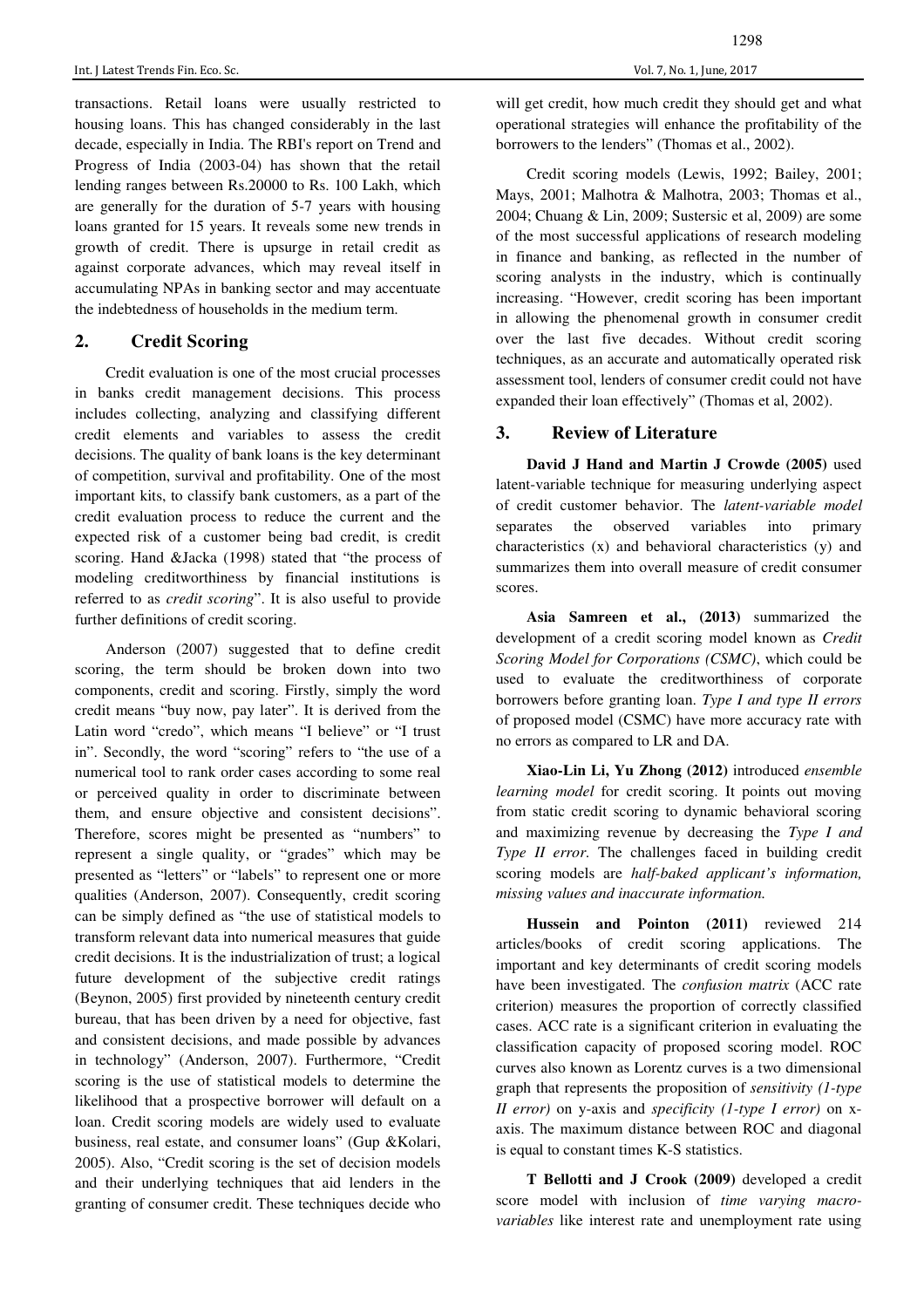*Survival Analysis*. Survival Analysis is competitive in comparison to LR as a credit scoring method for prediction. The inclusion of macro-variables gave a *statistically significant* improvement in predictive performance.

**Rehan Azam et al., (2012)** evaluated significance of loan applicant *socioeconomic attributes* on personal loan decision in banks using descriptive statistics and logistic regression. The model identified that out of *six independent variables* only *three variables* (region, residence status and year with the current organization) have significant impact on personal loan decision.

**Matthew and Sarah (2013)** investigated credit risk and default among Ghanaian banks. It was suggested that banks should tighten their credit assessment tool i.e. *CAMPARI* (Character, Ability, Model, Purpose, Amount, Repayment and Insurance) model. It was recommended that the Central Bank facilitate the establishment of a vibrant credit-referencing bureau in order to provide credit history of customers of the banks.

**Hian (2006)** illustrated the use of *data mining techniques* to construct credit scoring models. The construction of model has five steps: define objective, select variable, select sample and collect data, select modeling tools and construct models, validate and assess models.

**Nancy et al., (2013)** studied the *Credit Risk Assessment Model* of SBI Bank. SBI loan norms are flexible and differ from case to case. Loan applicant information will be checked from RBI willful defaulters lists.

## **4. Statement of the Problem**

The main income for retail banking is the interest generated for the loans and advances, if this interest or loans are not paid regularly it becomes big problem for the bank. When a borrower fails to meet the legal obligations (or conditions) of a loan, he is said to have defaulted on his/her loan. These defaults increase the level of nonperforming assets. In order to decrease the level of nonperforming assets, bank have developed the loan application screening methods, which distinguishes applicants as bad and good applicants, which are called credit scoring methods. Almost all the banks have credit scoring methods, but still they have non-performing assets. This study is carried out to know the credit scoring methods used by banks and list of loan products offered to customers.

## **5. Objectives**

To know different types of retail loans offered by banks.

To know the different credit scoring methods for personal finance available and used by the commercial banks

## **6. Types of Retail Loans**

Retail banks offer different types of loan to the individual customer to meet their diverse needs. The different types of loan offered by the retail banks to the individual customer are as home loan, loan against property, education loan, personal loan, business loan, gold loan, credit card loan etc. the description of all types of the loans offered by the retail banks are given as:

Home Loan is available for Purchase of new/old dwelling unit, Construction of house, Purchase of plot of land for construction of a house. Banks have also designed housing loan facility for NRI / PIO. Customer opt for Flexi Rate plan to hedge the interest rate risk by breaking the loan into two separate accounts, Free property insurance and personal accident insurance. Borrower does not pay pre payment / foreclosure charges for part as well as full prepayment (when repaid from own sources by the borrower). Education is the most important investment one makes in life. Higher studies and specialization in certain fields call for additional financial support from time to time. Whether customers are planning for their child for school education (nursery to standard XII) pursuing a graduate or post-graduate degree, the bank gives Education Loans, to fulfill customers' ambitions and goals.

In today's fast paced world, a vehicle is a necessity. Yet other expenses and plans in life take priority and the dream of owning a car takes a back seat. Whether as a comfortable and dependable means of transport or as a status symbol in society, it is believed that customer deserve ownership of a vehicle. Benefits of this loan are available up to ` 15 Lakhs for any car make/model (Inclusive of Gas-Kit), Loans can be availed for new and second-hand vehicles (Not more than 3 years old). Repayment period of loan is as long as 7 years. For those individuals who prefer to travel more conservatively or to get to their destinations faster, a two-wheeler is as much a boon as it is to a car owner. With newer models coming out each year, the options available to the customer are both attractive as well as convenient. All resident Indians, salaried people, professionals, self-employed, businessmen and farmers can apply for this loan.

Banks give loan to professional persons like doctor, engineer, CA. This loan is designed specially to cater to the financial needs of the professional. The loan can be availed as a demand / term loan or overdraft as per customer's preference. The loan is available for Purchase of office equipments viz. computers, fax, air-conditioners and furniture, etc. Also, loan is available for Expansion /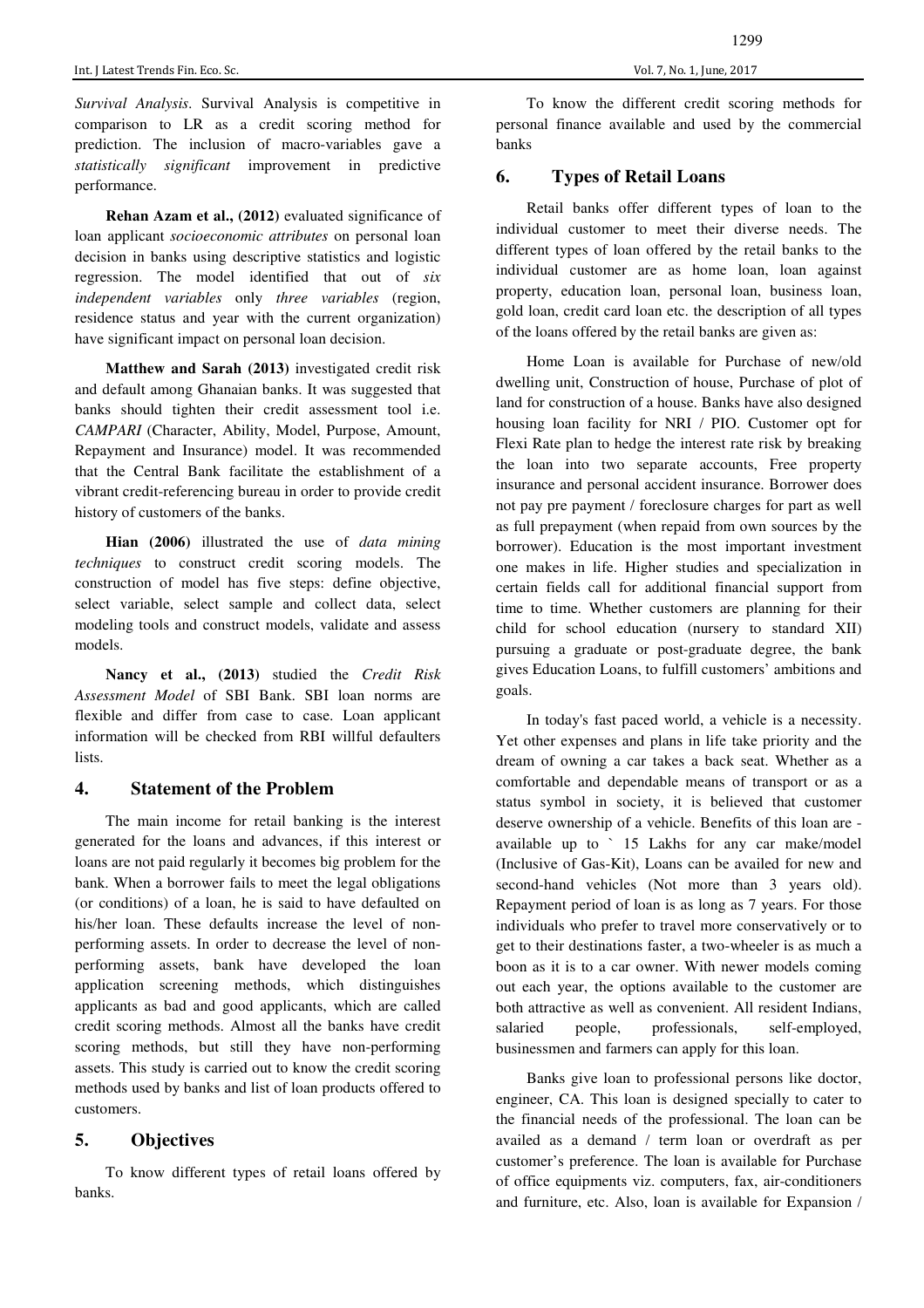renovation / modernization of existing premises. Traders Loan facility enables individuals, proprietorships, bodies such as partnership firms and co-operative societies to avail of working capital or undertake development of shop by way of loan / overdraft. Dealers in gold / silver jewellary are get benefit of this loan. The loan is provided against the security of tangible collateral Securities in the form of mortgage of land (not agricultural land) and building. There is wedding in the family. May be its high time for the person to surprise the spouse with a priceless gift. The people simply need to pamper his family with an extended vacation. These are the times when a person may need a helping hand. Bank offers personal loan to meet the personal requirements. Bank helps customer to take care of all kinds of expenses at a short notice. The Loan may be availed to meet expenses related to marriage, travel, honeymoon, holiday and medical expenditure or for any other personal use. It is also available to Pensioners / Defense Pensioners. Loan is also available for Earnest Money Deposits for buyers of home / flat / plot. Bank gives loan to the customer an innovative combination of a loan and over draft facility with flexible repayment options against the security of customer is immovable property. Benefits of this loan are ideal use of idle property - generate additional income from idle property, customer withdraw money as per their need and save on interest cost, deposit surplus money / regular income / salary and save interest, flexibility to withdraw money deposited earlier. Banks also provide either as overdraft or demand loan as per the customer's need.

# **7. Credit Scoring Procedures and Techniques**

Credit scoring was primarily dedicated to assessing individuals who were granted loans, both existing and new customers. Credit analysts, based on pre-determined scores, reviewed customers' credit history and creditworthiness to minimize the probability of delinquency and default.

Basically, credit scoring is a method which can be used to classify or quantify the risk factors relevant for a borrower's ability and willingness to repay the loan. Credit scoring allows lenders to predict likely loan outcomes based on the use of statistical techniques, which allow objective predictions as to whether a loan will produce a good or bad outcome. Credit scoring can be used on a standalone basis or as a part of the credit evaluation process. When used on a standalone basis, credit scoring assists in classifying applicants into accept/reject groups or good/bad credits; when used as part of the credit evaluation process, credit scoring can help to measure the credit risk of the applicants (Bhatia, 2006).

Durand (1941) was the first to recognise that one could use the same techniques to discriminate between good and bad loans. *"Credit scoring is essentially a way of recognizing the different groups in a population when one cannot see the characteristic that separates the groups"*  (Thomas, 2000). Commercially, credit scoring was first developed in the 1950s by Bill Fair and Earl Isaac, but has only come into increasing use in the last two decades (Thomas, 2000). The main aim of the credit scoring model is to build a single aggregate risk indicator for a set of risk factors from analysis of data representative of the lender's own previous lending experience (Bhatia, 2006).

As per the information collected from the bankers, the credit scoring for personal loans is done in line with the RBI guidelines. Almost all the banks are following BASEL II and III guidelines. As per the experience of bankers, credit scoring process includes collecting, analyzing and classifying different credit elements and variables to assess the credit decisions. The quality of bank loans is the key determinant of competition, survival and profitability. One of the most important kit, to classify a bank's customers, as a part of the credit evaluation process to reduce the current and the expected risk of a customer being bad credit. The objective of credit scoring models is to assign loan customers to either good credit or bad credit or predict the bad creditors. Therefore, scoring problems are related to classification analysis probably the earliest use of statistical scoring to distinguish between "good" and "bad" applicants was by Durand. Bankers will assign some weight age to the loan application form filled by borrower. Every bank has its own credit score cut points, which will cluster the customer into different risk groups.

A wide range of statistical techniques are used in building the scoring models. Most of these statistical, and some of these non-linear, models are applicable to build an efficient and effective credit scoring system that are effectively used for predictive purposes. Techniques, such as weight of evidence measure, regression analysis, discriminant analysis, Probit analysis, logistic regression, linear programming, Cox's proportional hazard model, support vector machines, decision trees, neural networks, *k*-nearest-neighbour, genetic algorithms and genetic programming, are all widely used techniques in building credit scoring models by credit analysts, Bankers, Lenders and computer software developers and providers.

# **8. Advanced Statistical Methods Vs. Traditional Statistical Methods**

Advanced statistical techniques, such neural networks and genetic programming provide an alternative to conventional statistical techniques, such as discriminant analysis, Probit analysis and logistic regression. The point of using sophisticated techniques, such as neural nets, is their capability of modeling extremely complex functions, and, of course, this stands in contrast to traditional linear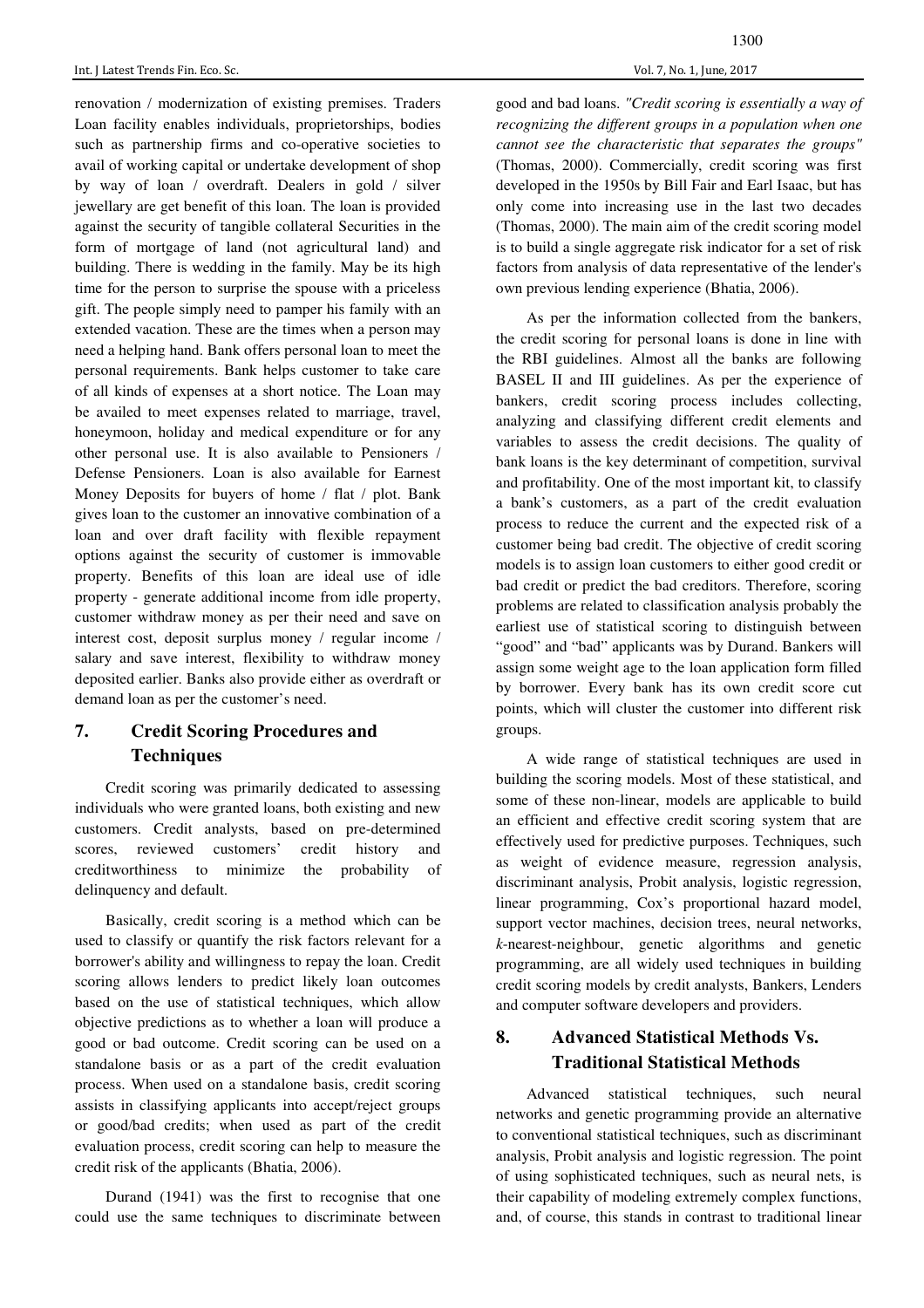techniques, such as, linear regression and linear discriminant analysis. Probabilistic neural nets usually trains presented cases faster than multi-layer feed-forward nets, and classifies them in the same way or better than multi-layer feed-forward nets, even through multi-layer feed-forward nets have been shown to be excellent classifiers. (Palisade, 2005). However, a range of sophisticated algorithms for neural nets training, making them an attractive alternative to the more conventional techniques, has become available (Palisade, 2005). Also, genetic programming is one of the most successful alternatives to traditional techniques recently used in the field. Genetic programming is utilized to automatically determine the sufficient discriminant functions and the applicable features simultaneously. Dissimilar neural networks may only suit large datasets, but genetic programming can positively; perform well even with small data-sets. Different credit scoring tools and techniques used by banks and discussed in existing literature are present below

#### **Credit Scoring Methods**

In the following section the from the existing literature the authors with year of publication has been grouped based on the method used for credit scoring.

**Logistic Regression:** Orgler (1971), Lucas 1992, Henley, 1995; Arminger et al.,1997, Desai et al.,1997, Hand and Henley, 1997; Hand and Jacka, 1998, West 2000, Baesens et al., 2003,

**Discriminant Analysis:** Durand (1941), Altman (1968), Boyle et al.,1992, Henley 1995, Desai et al., 1996, Desai et al.,1997, Hand and Henley, 1997; Caouette et al., 1998; Hand et al., 1998; West 2000, Baesens et al., 2003, Malhotra and Malhotra 2003, Sarlija et al., 2004; Abdou and Pointon, 2009

Probit Analysis: Grablowsky and Talley (1981); Guillen and Artis (1992); Pindyck and Rubinfeld, 1997; Maddala, 2001

**DT or CART or recursive partitioning:** Baesens et al. (2003), Stefanowski and Wilk (2001), Thomas (2000), Fritz and Hosemann (2000), Hand and Jacka (1998), Henley and Hand (1996) and Coffman (1986), Paleologo et al. (2010), Breiman et al., 1984; Arminger et al., 1997, Breiman et al. (1984). Rosenberg and Gleit (1994

**Neural Network:** Bishop, 1995; Masters, 1995; Arminger et al.,1997, Stefanowski and Wilk, 2001; Lee et al., 2002; Malhotra and Malhotra 2003, Kim and Sohn 2004; ZekicSusac et al., 2004, Lee and Chen 2005; Yim and Mitchell, 2005; Blochlinger and Leippold, 2006; Seow and Thomas, 2006; Trinkle and Baldwin, 2007,

**Genetic Programming:** Koza, 1994; Teller and Veloso, 2000; Xia et al., 2000; McKee and Lensberg,

## **9. Current Credit Scoring Procedure**

The different types of loans offered by our bank are Home Loan, Auto loan, Personal Loan, Business loan, loan against property, gold loan and credit card. The process of loan sanctioning involves personal loan product promotions, customer contacting the bank, fill up the application form. The physical evidences for the support of the loan process are application forms, agreement, loan balance statement and acknowledgement of repayment. The interface (people) responsible for carrying the whole loan process are bank branch, bank loan executive, bank manager, credit scoring executive, CIBIL and credit manager. The customer requirements are availability of different loan products, low interest rate, low EMI, Maximum repayment time period, diminishing rate of interest, easy documentation, Higher LTV and credit scoring. Once the banks receive the filled application form of applicant for personal finance, it undergoes through various stages. The application form will be sent to the credit risk department where credit scores are calculated. There are two types of credit scoring done by banks in India i.e. internal and external scoring. The ranges as well as groups vary from bank to bank, while as the external CIBIL scores are same for all the banks. The CIBIL scores varies from 300-900 or NA (Not applicable) or NH (No History), 300 being the lowest and 900 as highest, banks prefer applicant with score more than 700. The external scoring is carried out to check the applicant's banking with other banks and other financial institutions. The components of the CIBIL credit score and credit report are payment history (35%), Amount Owed (30%), Length of Credit History (15%), New Credit (10%) and types of Credit used (10%) for scoring the applicant. CIBIL is having all the transaction details of all borrowers. Normally the whole process will take place within 10 working days. The commonly assessed customer details are; bank history, Income, Banking (Annual Quarterly Balance AQB), Stability etc. The whole processing fee will be paid by banks. The internal credit scoring will be done within bank, while as for the external scoring bank has to pay towards CIBIL. Bank will not charge the processing fee to the applicant. The credit score can be improved by: (1) always pay your dues on time. (2) Always keep your credit balance low on your credit card. (3) Maintain a healthy mix of credit (4) Monitor your and your guarantor account balance frequently. There are 4 main factors which mainly affect score: payment history, high utilization of credit limit, higher percentage of credit cards or personal finance and many new accounts opened recently.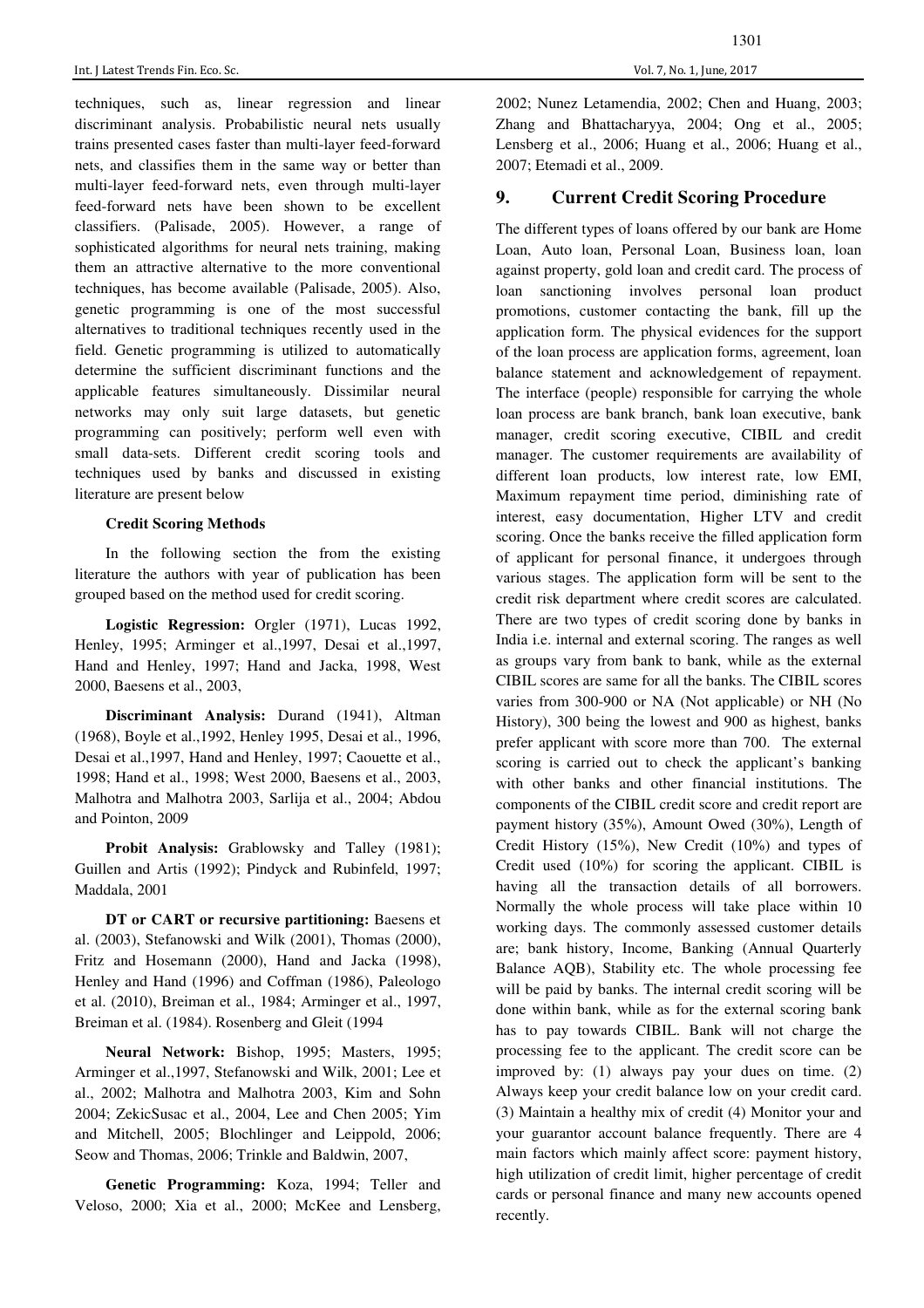## **10. Conclusion**

In a new or emerging market, the operational, technical, business and cultural issues should be considered with the implementation of the credit scoring models for retail loan products. The operational issues relate to the use of the model and it is imperative that the staff and the management of the bank understand the purpose of the model. Application scoring models should be used for making credit decisions on new applications and behavioral models for retail loan products to supervise existing borrowers for limit expansion or for marketing of new products. The technical issues relate to the development of proper infrastructure, maintenance of historical data and software needed to build a credit scoring model for retail loan products within the bank. The business issues relate to whether the soundness and safety of the banks could be achieved through the adoption of the quantitative credit decision models, which would send a positive impact in the banking sector. The cultural issues relate to making credit irrespective of race, colour, sex, religion, marital status, age or ethnic origin. Further, the models have to be validated so as to ensure that the model performance is compatible in meeting the business as well as the regulatory requirements. Thus, the above issues have to be considered while developing and implementing credit scoring models for retail loan products within a new or emerging markets.

#### **11. References**

- [1] Abdou, H. 2009c. Genetic programming for credit scoring: The case of Egyptian public sector banks. Expert Systems with Applications 36 (9): 11402-11417.
- [2] Abdou, H., Pointon, J. 2009. Credit scoring and decision-making in Egyptian public sector banks. International Journal of Managerial Finance 5 (4): 391-406.
- [3] Altman, E. I. 1968. Financial Ratios, Discriminant Analysis and the Prediction of Corporate Bankruptcy. The Journal of Finance XXIII (4): 589-609.
- [4] Anderson, R. (2007) The Credit Scoring Toolkit: Theory and Practice for Retail Credit Risk Management and Decision Automation. New York: Oxford University Press.
- [5] Arminger, G., Enache, D., Bonne, T. 1997. Analyzing Credit Risk Data: A Comparison of Logistic Discriminant, Classification Tree Analysis, and Feedforward Networks. Computational Statistics 12 (2): 293-310.
- [6] Baesens, B., Gestel, T. V., Viaene, S., Stepanova, M., Suykens, J., Vanthienen, J. 2003. Benchmarking State-of-the-Art Classification Algorithms for Credit Scoring. Journal of the Operational Research Society 54 (6): 627-635.
- [7] Bailey, M. (2001) Credit scoring: the principles and practicalities. Kingswood, Bristol: White Box Publishing.
- [8] Beynon, M. J. (2005) Optimizing object classification under ambiguity/ignorance: application to the credit rating problem. Intelligent Systems in Accounting, Finance and Management 13(2). pp. 113-130.
- [9] Bhatia, M. (2006) Credit Risk Management and Basel II: An implementation guide. London: Risk Books.
- [10] Bishop, C. M. 1995. Neural Networks for Pattern Recognition. New York: Oxford University Press Inc.
- [11] Blochlinger, A., Leippold, M. 2006. Economic Benefit of Powerful Credit Scoring. Journal of Banking & Finance 30(3): 851-873.
- [12] Boyle, M., Crook, J. N., Hamilton, R., Thomas, L. C. 1992. Methods for credit scoring applied to slow payers. In Credit Scoring and Credit Control, Thomas, L. C., Crook, J. N., Edelman, D. B., eds., Oxford University Press, Oxford, 75- 90.
- [13] Breiman, L., Friedman, J. H., Olshen, R. A., Stone, C. J. 1984. Classification and Regression Trees. Belmont: The Wadsworth.
- [14] Caouette, J. B., Altman, E. I., Narayanan, P. 1998. Managing Credit Risk: The Next Great Financial Challenge. New York: John Wiley & Sons Inc.
- [15] Chen, M., Huang, S. 2003. Credit scoring and rejected instances reassigning through evolutionary computation techniques. Expert Systems with Applications 24(4): 433-441.
- [16] Chuang, C. and Lin, R. (2009) Constructing a reassigning credit scoring model. Expert Systems with Applications. 36 (2/1). pp.1685-1694.
- [17] Coffman, J. Y. 1986. The proper role of tree analysis in forecasting the risk behaviour of borrowers. MDS Reports 3, 4, 7 and 9. Management Decision Systems, Atlanta. Cramer,
- [18] Desai, V. S., Conway, D. G., Crook, J. N., Overstreet, G. A. 1997. Credit scoring models in the credit union environment using neural networks and genetic algorithms. IMA Journal of Mathematics Applied in Business and Industry 8 (4): 323-3463.
- [19] Durand, D. 1941. Risk Elements in Consumer Instalment Financing, Studies in Consumer Instalment Financing. New York: National Bureau of Economic Research.
- [20] Fritz, S., Hosemann, D. 2000. Restructuring the credit process: behaviour scoring for german corporates. Intelligent Systems in Accounting, Finance and Management 9(1): 9-21.
- [21] Grablowsky, B. J., Talley, W. K. 1981. Probit and discriminant functions for classifying credit applicants: a comparison. Journal of Economic and Business, 33 (3): 254-261.
- [22] Guillen, M., Artis, M. 1992. Count Data Models for a Credit Scoring System: The European Conference Series in Quantitative Economics and Econometrics on Econometrics of Duration, Count and Transition Models. Paris.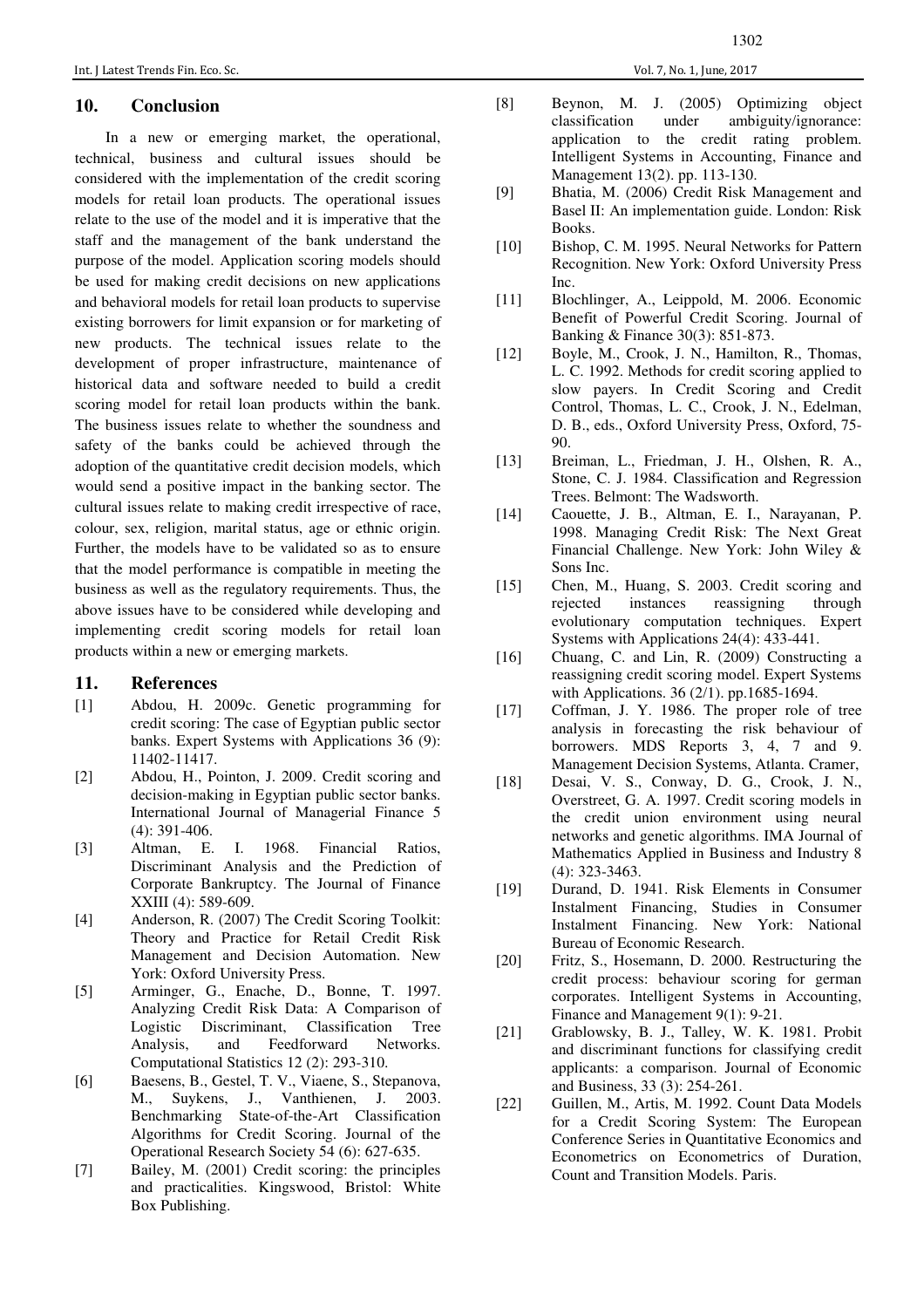- [23] Gup, B. E., &Kolari, J. W. 2005. Commercial Banking: The management of risk. Alabama: John Wiley & Sons, Inc.
- [24] Hand, D. J. &Jacka, S. D. (1998) Statistics in Finance, Arnold Applications of Statistics: London.
- [25] Hand, D. J., Henley, W. E. 1997. Statistical Classification Methods in Consumer Credit Scoring: A Review. Journal of the Royal Statistical Society: Series A (Statistics in Society) 160 (3): 523-541.
- [26] Hand, D. J., Jacka, S. D. 1998. Statistics in Finance, Arnold Applications of Statistics: London.
- [27] Hand, D. J., Oliver, J. J., Lunn, A. D. 1998. Discriminant analysis when the classes arise from a continuum. Pattern Recognition 31 (5): 641 - 650.
- [28] Henley, W. E. 1995. Statistical aspects of credit scoring. Ph.D. Thesis, The Open University,Milton Keynes.
- [29] Huang, C., Chen, M., Wang, C. 2007. Credit scoring with a data mining approach based on support vector machines. Expert Systems with Applications 33 (4): 847-856.
- [30] Huang, J., Tzeng, G., Ong, C. 2006. Two-stage genetic programming (2SGP) for the credit scoring model. Applied Mathematics and Computation 174 (2): 1039-1053.
- [31] Irwin, G. W., Warwick, K., Hunt, K. J. 1995. Neural networks applications in control. London: The Institution of Electronic Engineers.
- [32] Kim, Y. S., Sohn, S. Y. 2004. Managing Loan Customers Using Misclassification Patterns of Credit Scoring Model. Expert Systems with Applications 26 (4): 567-573.
- [33] Koza, J. R. 1994. Genetic Programming II Automation Discovery of Reusable Programs. Cambridge, MA: MIT Press.
- [34] Lee, T., Chen, I. 2005. A Two-Stage Hybrid Credit Scoring Model Using Artificial Neural Networks and Multivariate Adaptive Regression Splines. Expert Systems with Applications 28 (4): 743-752.
- [35] Lee, T., Chiu, C. Lu, C., Chen, I. 2002. Credit Scoring Using the Hybrid Neural Discriminant Technique. Expert Systems with Applications 23 (3): 245-254.
- [36] Lensberg, T. Eilifsen, A., McKee, T. 2006. Bankruptcy theory development and classification via genetic programming. European Journal of Operational Research 169 (2): 766- 697.
- [37] Lewis, E. M. 1992. An Introduction to Credit Scoring. California: Fair, Isaac & Co., Inc. Liang, Q. 2003. Corporate Financial Distress Diagnosis in China: Empirical Analysis Using
- [38] Lucas, A. 1992. Updating scorecards: removing the mystique. In Credit Scoring and Credit Control, Thomas, L. C., Crook, J. N., Edelman, D. B., eds., Oxford University Press, Oxford, 180-197.
- [39] Maddala, G. S. 2001. Introduction to Econometrics. Chichester: John Wiley & Sons Inc.
- [40] Malhotra, R., Malhotra, D. K. 2003. Evaluating consumer loans using Neural Networks. Omega the International Journal of Management Science 31 (2): 83-96.
- [41] Malhotra, R., Malhotra, D. K. 2003. Evaluating consumer loans using Neural Networks. Wiley & Sons Inc.
- [42] Masters, T. (1995) Advanced Algorithms for Neural Networks: AC++ Sourcebook. New York: Omega the International Journal of Management Science. 31(2). pp. 83-96.
- [43] Masters, T. 1995. Advanced Algorithms for Neural Networks: AC++ Sourcebook. New York: John Wiley & Sons, Inc.
- [44] Mays, E. 2001. Handbook of Credit Scoring. Chicago: Glenlake Publishing Company, Ltd. Mays, E. 2004. The Rule of Credit Scores in Consumer Lending. In E. Mays, Credit Scoring. John Wiley & Sons, Inc.
- [45] McKee, T., Lensberg, T. 2002. Genetic programming and rough sets: A hybrid approach to bankruptcy classification. European Journal of Operational Research 138 (2): 436-451.
- [46] Nath, R., Rajagopalan, B. and Ryker, R. (1997) Determining the saliency of input variables in neural network classifiers. Computers and Operations Researches. 24 (8). pp. 767–773.
- [47] Nunez-Letamendia, L. 2002. Trading Systems Designed by Genetic Algorithms. Managerial Finance 28 (8): 87-106.
- [48] Ong, C., Huang, J., Tzeng, G. 2005. Building Credit Scoring Models Using Genetic Programming. Expert Systems with Applications 29 (1): 41-47.
- [49] Orgler, Y. E. 1971. Evaluation of Bank Consumer Loans with Credit Scoring Models. Journal of Bank Research 2 (1): 31-37.
- [50] Paleologo, G., Elisseeff, A., Antonini, G. 2010 Subagging for credit scoring models. European Journal of Operational Research 201 (2): 490- 499.
- [51] Palisade Corporation. 2005. Neural Tools: Neural Networks Add-In for Microsoft Excel. Version 1.0. New York: Palisade Corporation.
- [52] Pindyck, R. S., Rubinfeld, D. L. 1997. Econometric Models and Economic Forecasts. McGraw-Hill/Irwin.
- [53] prediction: Empirical evidence from Iran, Expert Systems with Applications 36 (2/2): 3199-3207.
- [54] Rosenberg, E., Gleit, A. 1994. Quantitative methods in credit management: a survey. Operations Research 42 (4): 589-61 3.
- [55] Sarlija, N., Bensic M., Bohacek Z. 2004. Multinomial Model in Consumer Credit Scoring, 10th International Conference on Operational Research. Trogir: Croatia.
- [56] Seow, H., Thomas, L. C. 2006. Using Adaptive Learning in Credit Scoring to Estimate Take-Up Probability Distribution. European Journal of Operational Research 173 (3): 880-892.